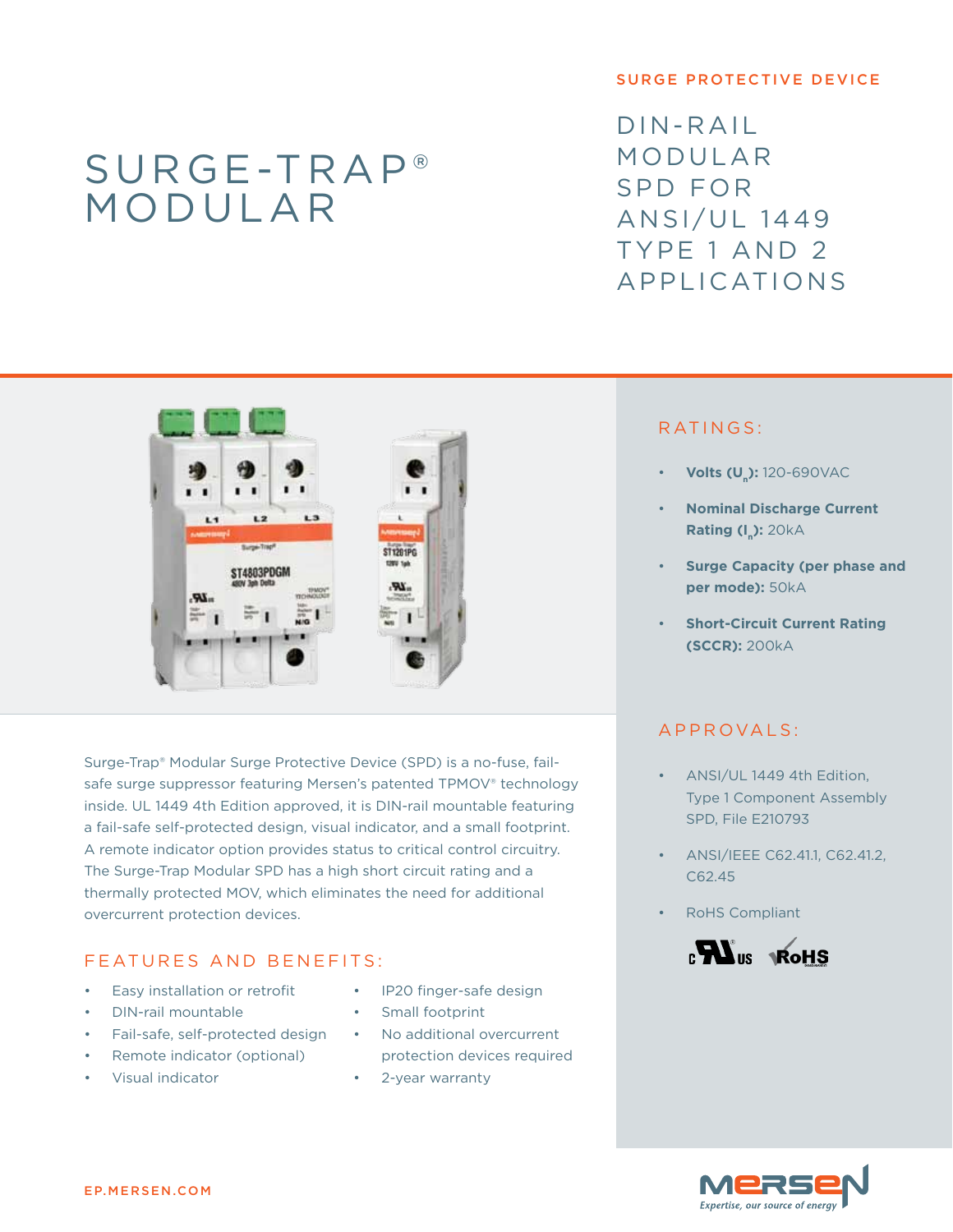| <b>GENERAL PRODUCT SPECIFICATIONS</b>                                                                                                                 |                                                                                |                                                                                                 |                                                                                                 |                                                  |                                                                                                                                                                                                                                 |                                             |                                      |          |                          |                         |  |  |
|-------------------------------------------------------------------------------------------------------------------------------------------------------|--------------------------------------------------------------------------------|-------------------------------------------------------------------------------------------------|-------------------------------------------------------------------------------------------------|--------------------------------------------------|---------------------------------------------------------------------------------------------------------------------------------------------------------------------------------------------------------------------------------|---------------------------------------------|--------------------------------------|----------|--------------------------|-------------------------|--|--|
| Mounting:<br>Wire Range:<br><b>Terminal Torque:</b><br>Degree of Protection:<br>Flammability:                                                         | 35mm DIN-Rail<br>6-14AWG Solid / Stranded CU<br>14.75 lbs-in<br><b>UL94 VO</b> |                                                                                                 |                                                                                                 | Frequency:                                       | <b>Operating &amp; Storage Temperature:</b><br>$-40^{\circ}$ C to + 85°C<br>Visual End of Life Indicator:<br><b>Visual Tab</b><br>Remote End of Life Indicator:<br>NO/NC Dry Contact<br>50-60 Hz<br>Response Time:<br>$<$ 25 ns |                                             |                                      |          |                          |                         |  |  |
| 1-POLE, SINGLE-PHASE, 2-WIRE                                                                                                                          |                                                                                |                                                                                                 |                                                                                                 |                                                  |                                                                                                                                                                                                                                 |                                             |                                      |          |                          |                         |  |  |
| <b>CATALOG NUMBER</b>                                                                                                                                 | NOMINAL VOLTAGE [VAC]                                                          |                                                                                                 |                                                                                                 |                                                  | MAXIMUM CONTINUOUS OPERATING VOLTAGE (MCOV, VAC)                                                                                                                                                                                | <b>VOLTAGE PROTECTION RATING (VPR, VAC)</b> |                                      |          |                          | '。<br>[kA]              |  |  |
|                                                                                                                                                       |                                                                                | L-N                                                                                             | L-G                                                                                             | $N-G$                                            | ЪL.                                                                                                                                                                                                                             | L-N                                         | L-G                                  | $N - G$  | LL.                      |                         |  |  |
| ST1201PG(M)                                                                                                                                           | 120                                                                            | 180                                                                                             | 180                                                                                             | ä,                                               | $\overline{\phantom{a}}$                                                                                                                                                                                                        | 500                                         | 500                                  | L.       | $\overline{\phantom{a}}$ | 20                      |  |  |
| ST2301PG(M)                                                                                                                                           | 240                                                                            | 270                                                                                             | 270                                                                                             | ÷,                                               | ÷,                                                                                                                                                                                                                              | 800                                         | 800                                  | ÷        |                          | 20                      |  |  |
| ST2771PG(M)                                                                                                                                           | 277                                                                            | 320                                                                                             | 320                                                                                             | L.                                               |                                                                                                                                                                                                                                 | 900                                         | 900                                  | L.       | L.                       | 20                      |  |  |
| 2-POLE, SPLIT-PHASE, 3-WIRE                                                                                                                           |                                                                                |                                                                                                 |                                                                                                 |                                                  |                                                                                                                                                                                                                                 |                                             |                                      |          |                          |                         |  |  |
| <b>CATALOG NUMBER</b>                                                                                                                                 | NOMINAL VOLTAGE (VAC)                                                          | MAXIMUM CONTINUOUS OPERATING VOLTAGE (MCOV, VAC)                                                |                                                                                                 |                                                  |                                                                                                                                                                                                                                 | <b>VOLTAGE PROTECTION RATING (VPR, VAC)</b> |                                      |          |                          | $\frac{1}{k}$<br>$(kA)$ |  |  |
|                                                                                                                                                       |                                                                                | L-N                                                                                             | L-G                                                                                             | $N-G$                                            | <b>LL</b>                                                                                                                                                                                                                       | L-N                                         | L-G                                  | $N-G$    | ЪL.                      |                         |  |  |
| ST208SPG(M)                                                                                                                                           | 120/208                                                                        | 180                                                                                             | 180                                                                                             | L.                                               | 360                                                                                                                                                                                                                             | 500                                         | 500                                  | L.       | 900                      | 20                      |  |  |
| ST240SPG(M)                                                                                                                                           | 120/240                                                                        | 180                                                                                             | 180                                                                                             | ×.                                               | 360                                                                                                                                                                                                                             | 500                                         | 500                                  | ä,       | 900                      | 20                      |  |  |
| ST480SPG(M)                                                                                                                                           | 240/480                                                                        | 270                                                                                             | 270                                                                                             |                                                  | 540                                                                                                                                                                                                                             | 800                                         | 800                                  | ä,       | 1500                     | 20                      |  |  |
| 3-POLE, 3-PHASE DELTA, 3-WIRE                                                                                                                         |                                                                                |                                                                                                 |                                                                                                 |                                                  |                                                                                                                                                                                                                                 |                                             |                                      |          |                          |                         |  |  |
| <b>CATALOG NUMBER</b>                                                                                                                                 | NOMINAL VOLTAGE [VAC]                                                          |                                                                                                 |                                                                                                 | MAXIMUM CONTINUOUS OPERATING VOLTAGE (MCOV, VAC) |                                                                                                                                                                                                                                 |                                             | VOLTAGE PROTECTION RATING (VPR, VAC) |          |                          |                         |  |  |
|                                                                                                                                                       |                                                                                | L-N                                                                                             | ĿG                                                                                              | $N - G$                                          | LL.                                                                                                                                                                                                                             | L-N                                         | L-G                                  | $N - G$  | Ы.                       | ı<br>(kA)               |  |  |
| ST2403PD(M)                                                                                                                                           | 240                                                                            | $\overline{\phantom{a}}$                                                                        | ä,                                                                                              | ÷.                                               | 270                                                                                                                                                                                                                             | ×.                                          | ÷,                                   | ÷        | 1000                     | 20                      |  |  |
| ST4803PD(M)                                                                                                                                           | 480                                                                            |                                                                                                 |                                                                                                 |                                                  | 550                                                                                                                                                                                                                             |                                             | ä,                                   |          | 3000                     | 20                      |  |  |
| 3-POLE, 3-PHASE DELTA, 4-WIRE                                                                                                                         |                                                                                |                                                                                                 |                                                                                                 |                                                  |                                                                                                                                                                                                                                 |                                             |                                      |          |                          |                         |  |  |
| <b>CATALOG NUMBER</b>                                                                                                                                 | <b>NOMINAL VOLTAGE [VAC]</b>                                                   | MAXIMUM CONTINUOUS OPERATING VOLTAGE (MCOV, VAC)<br>VOLTAGE PROTECTION RATING (VPR, VAC)        |                                                                                                 |                                                  |                                                                                                                                                                                                                                 |                                             |                                      |          |                          |                         |  |  |
|                                                                                                                                                       |                                                                                |                                                                                                 |                                                                                                 |                                                  |                                                                                                                                                                                                                                 |                                             |                                      |          |                          | [kA]                    |  |  |
|                                                                                                                                                       |                                                                                | L-N                                                                                             | L-G                                                                                             | $N - G$                                          | Ы.                                                                                                                                                                                                                              | L-N                                         | L-G                                  | $N - G$  | ЪE.                      |                         |  |  |
| ST2403PDG(M)<br>ST4803PDG(M)                                                                                                                          | 240<br>480                                                                     | 270<br>550                                                                                      | 270<br>550                                                                                      | ä,<br>L.                                         | 540<br>1100                                                                                                                                                                                                                     | 800<br>1500                                 | 800<br>1500                          | ÷.<br>ä, | 1500<br>3000             | 20<br>20                |  |  |
|                                                                                                                                                       |                                                                                |                                                                                                 |                                                                                                 |                                                  |                                                                                                                                                                                                                                 |                                             |                                      |          |                          |                         |  |  |
| 3-POLE, 3-PHASE WYE, 4-WIRE                                                                                                                           |                                                                                |                                                                                                 |                                                                                                 |                                                  |                                                                                                                                                                                                                                 |                                             |                                      |          |                          |                         |  |  |
| <b>CATALOG NUMBER</b>                                                                                                                                 | NOMINAL VOLTAGE [VAC]                                                          | MAXIMUM CONTINUOUS OPERATING VOLTAGE (MCOV, VAC)<br><b>VOLTAGE PROTECTION RATING (VPR, VAC)</b> |                                                                                                 |                                                  |                                                                                                                                                                                                                                 |                                             |                                      |          |                          | .<br>(кА)               |  |  |
|                                                                                                                                                       |                                                                                | L-N                                                                                             | L-G                                                                                             | $N-G$                                            | Ы.                                                                                                                                                                                                                              | L-N                                         | L-G                                  | $N-G$    | <b>LL</b>                |                         |  |  |
| ST2083PYG(M)                                                                                                                                          | 120/208                                                                        | 180                                                                                             | 180                                                                                             | L.                                               | 360                                                                                                                                                                                                                             | 500                                         | 500                                  | ÷        | 900                      | 20                      |  |  |
| ST4803PYG(M)<br>ST6003PYG(M)                                                                                                                          | 277/480<br>347/600                                                             | 320                                                                                             | 320                                                                                             | ÷.                                               | 640                                                                                                                                                                                                                             | 900                                         | 900                                  | ä,       | 1800                     | 20                      |  |  |
| ST6903PYG(M)                                                                                                                                          | 400/690                                                                        | 420<br>510                                                                                      | 420<br>510                                                                                      | ×,                                               | 840<br>1020                                                                                                                                                                                                                     | 1200<br>1500                                | 1200<br>1500                         | L.       | 2000<br>3000             | 20<br>20                |  |  |
|                                                                                                                                                       |                                                                                |                                                                                                 |                                                                                                 |                                                  |                                                                                                                                                                                                                                 |                                             |                                      |          |                          |                         |  |  |
| 4-POLE, 3-PHASE WYE, 5-WIRE, INCLUDING N-G MODE                                                                                                       |                                                                                |                                                                                                 |                                                                                                 |                                                  |                                                                                                                                                                                                                                 |                                             |                                      |          |                          |                         |  |  |
| <b>CATALOG NUMBER</b>                                                                                                                                 | <b>NOMINAL VOLTAGE [VAC]</b>                                                   |                                                                                                 | MAXIMUM CONTINUOUS OPERATING VOLTAGE (MCOV, VAC)<br><b>VOLTAGE PROTECTION RATING (VPR, VAC)</b> |                                                  |                                                                                                                                                                                                                                 |                                             |                                      |          |                          | (kA)                    |  |  |
|                                                                                                                                                       |                                                                                | $L-N$                                                                                           | ĿG                                                                                              | $N-G$                                            | Ы.                                                                                                                                                                                                                              | L-N                                         | $\mathsf{L}\text{-}\mathsf{G}$       | $N-G$    | LL.                      |                         |  |  |
| ST2083PY(M)                                                                                                                                           | 120/208                                                                        | 180                                                                                             | 360                                                                                             | 180                                              | 360                                                                                                                                                                                                                             | 500                                         | 900                                  | 500      | 900                      | 20                      |  |  |
| ST4803PY(M)                                                                                                                                           | 277/480                                                                        | 320                                                                                             | 470                                                                                             | 150                                              | 640                                                                                                                                                                                                                             | 1000                                        | 1500                                 | 500      | 1800                     | 20                      |  |  |
| ST6003PY(M)                                                                                                                                           | 347/600                                                                        | 420                                                                                             | 690                                                                                             | 270                                              | 840                                                                                                                                                                                                                             | 1500                                        | 2500                                 | 800      | 2500                     | 20                      |  |  |
| ST6903PY(M)                                                                                                                                           | 400/690                                                                        | 1020                                                                                            | 510                                                                                             | 510                                              | 1020                                                                                                                                                                                                                            | 3000                                        | 1500                                 | 1500     | 3000                     | 20                      |  |  |
| FOR REMOTE INDICTATION, ADD "M" TO THE END OF THE PART NUMBER. EXAMPLE, ST4803PYM.<br>OMIT "M" TO ORDER WITHOUT REMOTE INDICATION. EXAMPLE, ST4803PY. |                                                                                |                                                                                                 |                                                                                                 |                                                  |                                                                                                                                                                                                                                 |                                             |                                      |          |                          |                         |  |  |